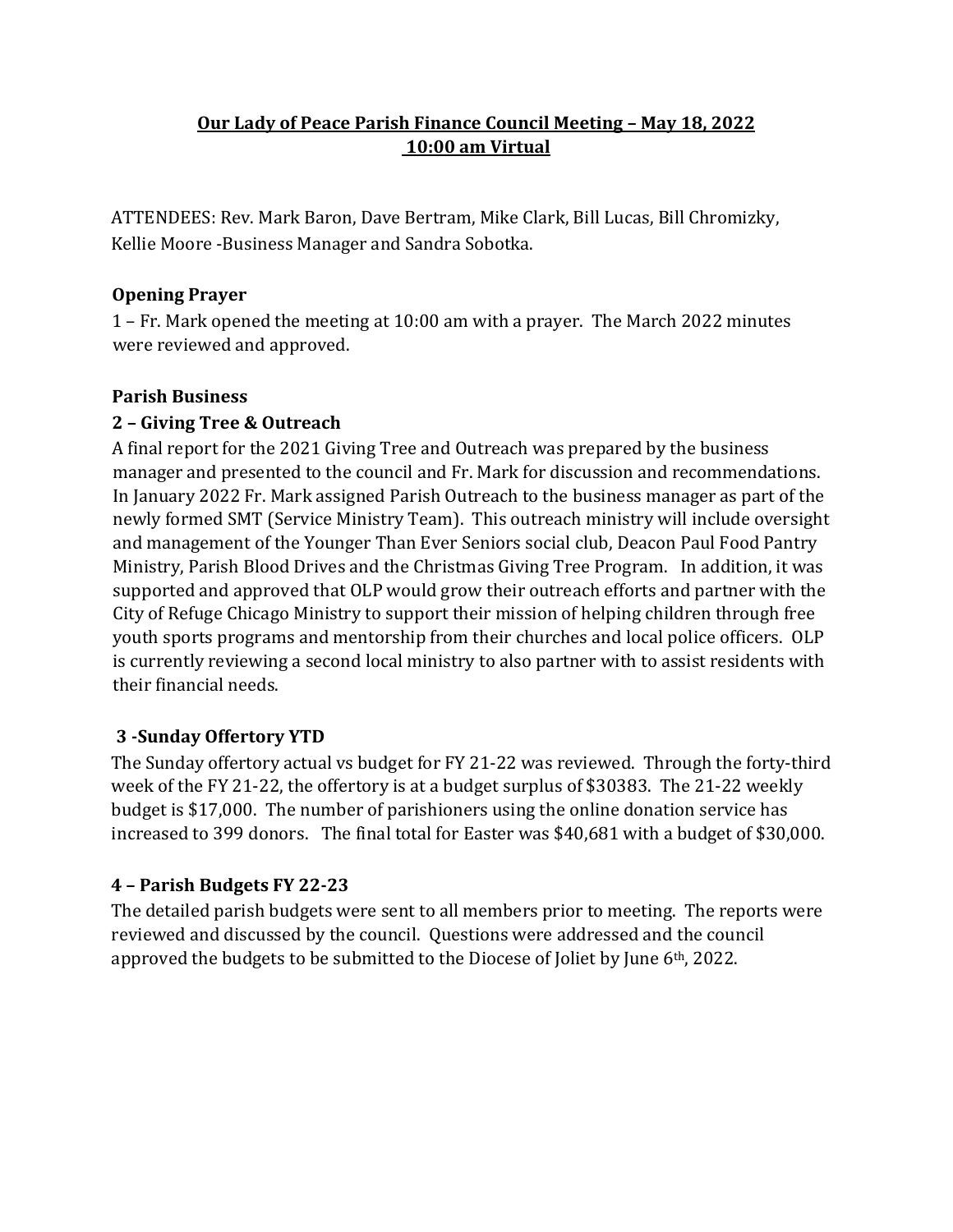### **5 – Employee Retention Credit – ERC**

Our Lady of Peace qualifies for the Federal ERC for the year 2021. The Diocese has secured the services of the accounting firm Eide Bailly to work with the business office and manage the application and filing process. The parish will receive an engagement letter from Eide Bailly to be reviewed by the finance council. More information will follow.

#### **6 – Parish Office Staff**

The current business office support person is retiring on June  $8<sup>th</sup>$  and the new employee will transition that week to a hybrid role of business and parish front office. The parish receptionist/support person will be working remote and the onsite duties will be distributed between the remaining three parish office staff members. The parish will not replace the part time front office position at this time.

#### **7 – Divine Renovation**

Fr. Mark reported the Pastoral Council is working on the mission and vision statement for the parish along with a possible parish survey to assess the needs of the parishioners. The new Pastoral Council will now be introduced to the parish in June 2022.

#### **8 – New Staffing Position**

The religious education department will add a part time support person on July 1, 2022 to assist with office duties, sacramental preparation and on site class nights.

### **9 - Younger Than Ever Seniors**

The Seniors club enjoyed a Maui in May luncheon and live entertainment this month. The May attendance was 75 seniors and continues to increase, several guest seniors have registered in the parish at the event. Future planning includes a senior resource event and presentations from Fr. Mark on Catholic topics and estate planning.

### **10 - ALPHA**

The second session of Alpha has concluded and planning for the fall is taking place. The second session saw fewer participants than the first, but was still a successful program for the attendees. Dave Bertram, a member of the FC and SMT, has been assigned to oversee the Alpha program moving forward. Fr. Mark requested an Alpha committee to be formed for the fall session to assist with marketing, engagement, communication and operations. This request was supported by the council.